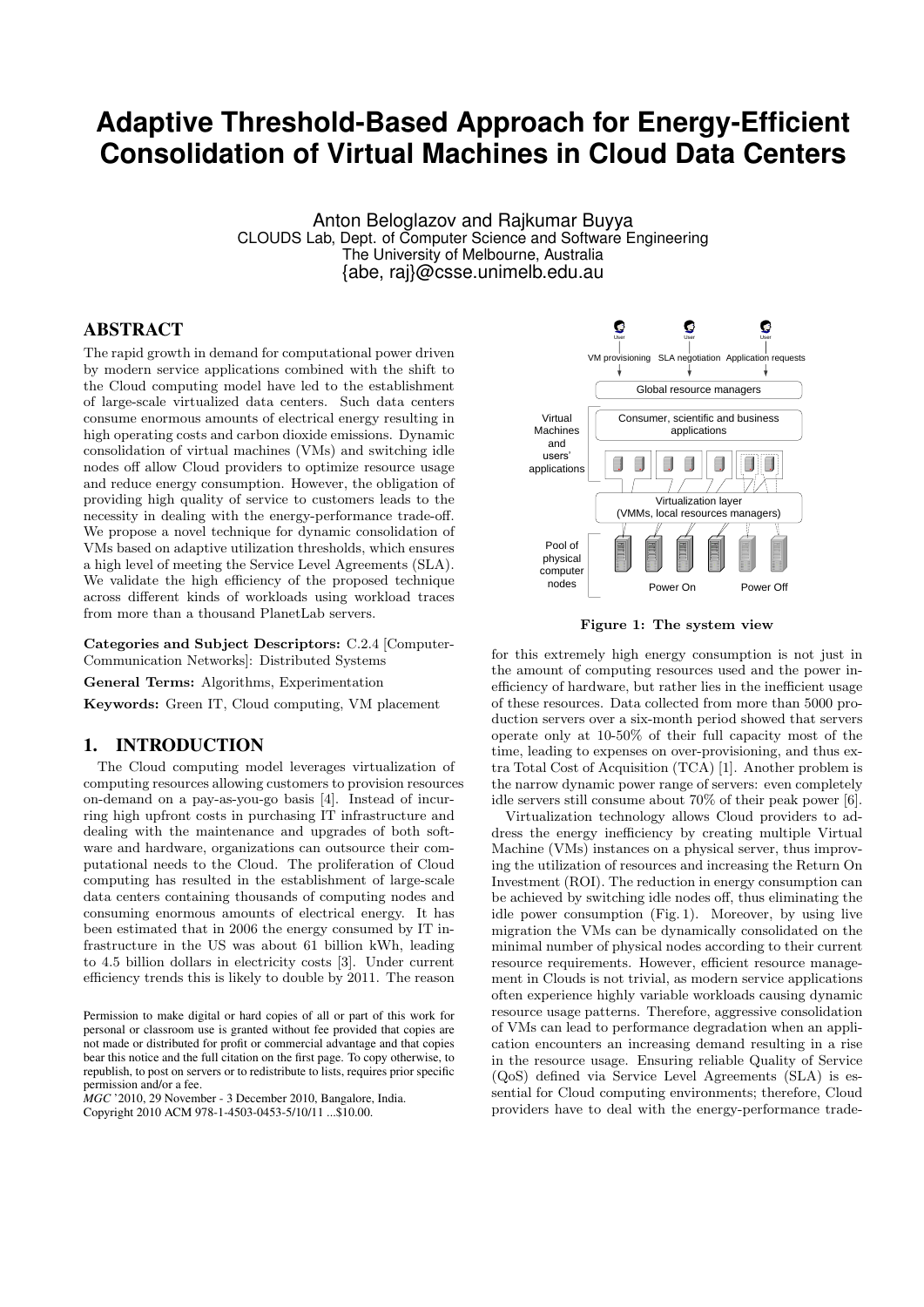off. The focus of this work is on energy and performance efficient resource management strategies that can be applied in a virtualized data center by a Cloud provider. We propose a novel approach for dynamic consolidation of VMs, which is able to reduce energy consumption and maintain the level of SLA violation in the system at as low as 1%.

The remainder of the paper is organized as follows. In Section 2 we discuss the related work followed by the system model in Section 3. We present a thorough description of the proposed approach in Section 4, continuing with an evaluation in Section 5 and analysis of the obtained experimental results in Section 5.2. We make a conclusion and discuss possible directions for future research in Section 6.

# 2. RELATED WORK

Nathuji and Schwan [9] have proposed an architecture of an energy management system for virtualized data centers, where resource management is divided into local and global policies. Consolidation of VMs is handled by global policies applying live migration to reallocate the VMs. Kusic et al. [8] have stated the problem of continuous consolidation as a sequential optimization and addressed it using Limited Lookahead Control (LLC). The proposed model requires simulation-based learning, and the execution time reaches 30 minutes even 15 nodes. On the contrary, our approach is heuristic-based allowing a reasonable performance even for large-scale. Song et al. [10] have proposed resource allocation to applications according to their priorities in multiapplication virtualized clusters. Unlike our work, it does not apply migration of VMs to optimize the allocation.

Verma et al. [12] have applied a heuristic for the bin packing problem to tackle the dynamic placement of applications in virtualized heterogeneous systems. On the contrary to our approach, the proposed algorithms do not ensure QoS fulfillment: SLA can be violated due to the workload variability. Gmach et al. [7] have investigated a threshold-based reactive approach to dynamic workload consolidation. The proposed approach is in line with our preliminary work [2]. However, this approach is not suitable for an IaaS environment serving different kinds of applications, as the threshold values have to be tuned for each workload type to allow the consolidation controller to perform efficiently. VMware Distributed Power Management [13] operates based on the same idea with the lower and upper utilization thresholds set to 45% and 81% respectively. However, as it was justified before, fixed values of the thresholds are not suitable for systems with dynamic and unpredictable workloads. In our current work, we propose an approach to set the threshold values dynamically, depending on a current set of instantiated VMs and historical data of the resource usage by each VM.

# 3. SYSTEM MODEL

In this paper, the target system is an IaaS environment, represented by a large-scale data center consisting of N heterogeneous physical nodes. Each node  $i$  is characterized by the CPU performance defined in Millions Instructions Per Second (MIPS), amount of RAM, network bandwidth and disk storage. The type of the environment implies no knowledge of application workloads and time for which VMs are provisioned. Users submit requests for provisioning of M heterogeneous VMs characterized by requirements to CPU performance, RAM, network bandwidth and disk storage.



Figure 2: The system model

The software layer of the system is tiered comprising local and global managers (Fig. 2). The local managers reside on each node as a module of the VM monitor (VMM). Their objective is continuous monitoring of a node's CPU utilization, resizing the VMs according to their resource needs, and deciding when and which VMs have to be migrated from the host node (4). The global manager resides on a master node and collects information from the local managers to maintain the overall view of the utilization of resources (2). The global manager issues commands for the optimization of the VM placement (3). VMMs perform actual resizing and migration of VMs as well as changes in power states of nodes (5). Most of the idle nodes are kept switched off, whereas some temporary nodes are kept in sleep / hibernate mode (with less transition time) to allow the system to rapidly respond to load peaks.

## 3.1 Power Model

Recent studies [6, 8] show that the power consumption by servers can be accurately described by a linear relationship between the power consumption and CPU utilization, even when Dynamic Voltage and Frequency Scaling (DVFS) is applied. The reason lies in the limited number of states that can be set to the frequency and voltage of CPU and the fact that voltage and performance scaling are not applied to other system components, such as memory and network interface. Moreover, these studies show that on average an idle server consumes approximately 70% of the power consumed when it is fully utilized. Therefore, for our experimental studies we define the power consumption as a function of the CPU utilization  $(P(u))$  as shown in (1).

$$
P(u) = k \cdot P_{max} + (1 - k) \cdot P_{max} \cdot u = P_{max} \cdot (0.7 + 0.3 \cdot u), \tag{1}
$$

where  $P_{max}$  is set to 250 W, which is a usual value for modern computing servers;  $k$  is the fraction of power consumed by an idle server; and  $u$  is the CPU utilization. As the utilization of CPU may change over time due to the workload variability, it is a function of the time:  $u(t)$ . Therefore, to define the total energy consumption by a server we use the model defined in (2).

$$
E = \int_{t} P(u(t)) dt
$$
 (2)

According to this model, the energy consumption by a server is determined by the CPU utilization. Therefore, to reduce the energy consumption, our approach is to improve the CPU utilization of physical nodes in a data center.

#### 3.2 Cost of VM Live Migration

Live migration of VMs allows transferring VMs between physical nodes without suspension and with a short downtime. However, live migration has a negative impact on the performance of applications running in a VM during a migration. Voorsluys et al. have performed an experimental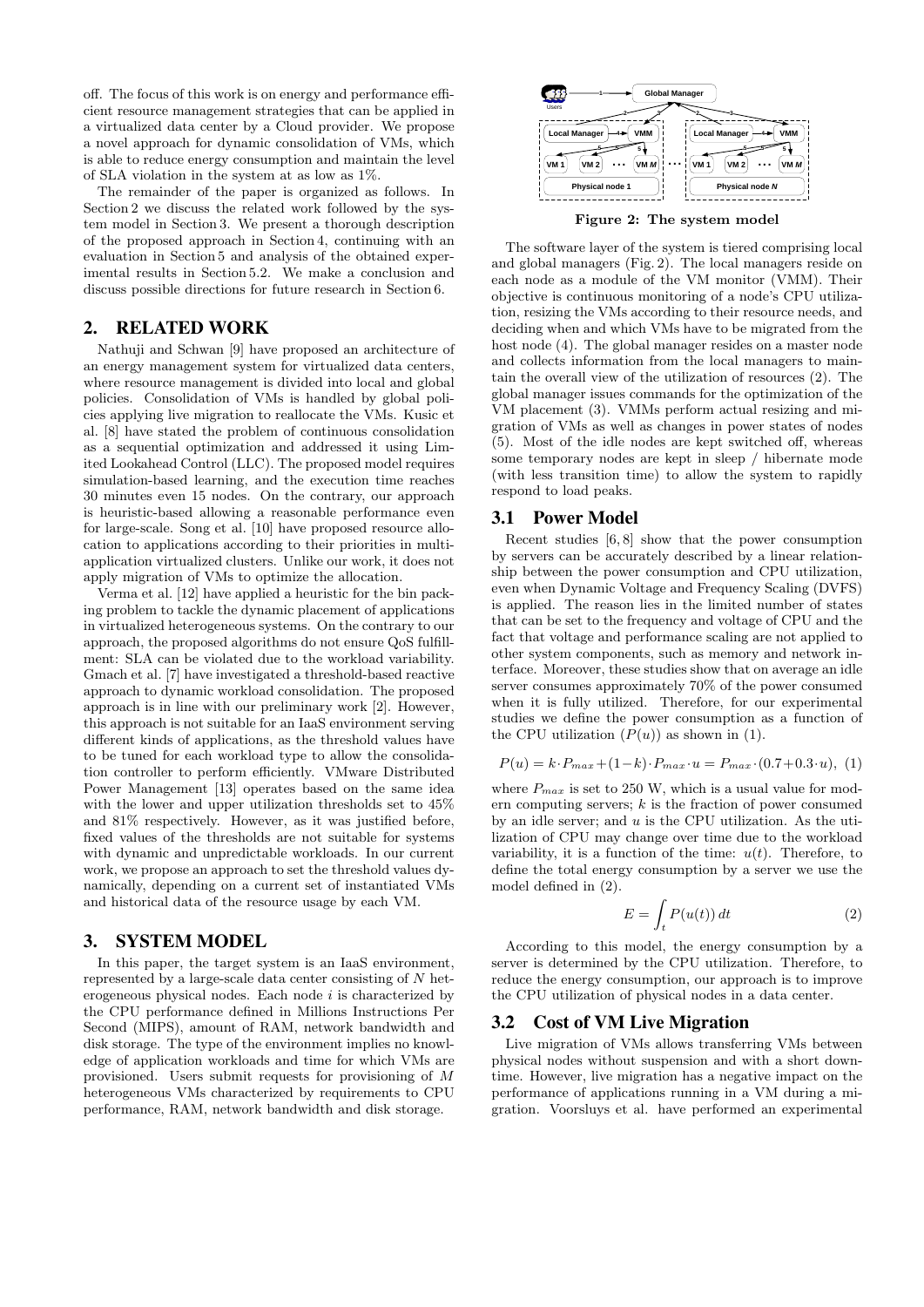study to investigate the value of this impact and find a way to model it [14]. They have found that performance degradation and downtime depend on the application behavior, i.e. how many memory pages the application updates during its execution. However, for the class of web-applications the average performance degradation including the downtime can be estimated as approximately 10% of the CPU utilization. This means that each migration may cause some SLA violation; therefore, it is crucial to minimize the number of VM migrations. The length of a live migration depends on the total amount of memory used by the VM and available network bandwidth. Therefore, for our experiments we define the performance degradation experienced by VM  $j$  as in (3).

$$
U_{d_j} = 0.1 \cdot \int_{t_0}^{t_0 + T_{m_j}} u_j(t) dt,
$$
  
\n
$$
T_{m_j} = \frac{M_j}{B_j},
$$
\n(3)

where  $U_{d_j}$  is the total performance degradation by VM j,  $t_0$ is the time when the migration starts,  $T_{m_j}$  is the time taken to complete the migration,  $u_i(t)$  is the CPU utilization by VM  $j$ ,  $M_j$  is the amount of memory used by VM  $j$ , and  $B_j$ is the available network bandwidth.

#### 3.3 SLA Violation Metric

Meeting QoS requirements is extremely important for Cloud computing environments. QoS requirements are commonly formalized in the form of SLA, which can be determined in terms of such characteristics as minimum throughput or maximum response time delivered by the deployed system. As these characteristics can vary for different applications, it is necessary to define a generic metric that can be used in our simulation experiments to estimate the level to which the SLA are delivered by the infrastructure. By delivering the SLA we mean providing the performance requested by applications inside a VM at any time bounded only by the parameters of the VM. For our experiments we define the overall level of SLA violation caused by the system (SLA) as a fraction of the difference between the requested MIPS by all the VMs  $(U_{r_j}(t))$  and the actually allocated MIPS  $(U_{a_j}(t))$  relatively to the total requested MIPS over the lifetime of the VMs  $(4)$ , where M is the number of VMs.

$$
SLA = \frac{\sum_{j=1}^{M} \int_{t} U_{r_j}(t) - U_{a_j}(t) dt}{\sum_{j=1}^{M} \int_{t} U_{r_j}(t) dt}
$$
(4)

This metric represents the percentage of the CPU performance that has not been allocated when demanded by applications relatively to the total demand.

#### 4. ALLOCATION POLICIES

The system operation can be divided in two parts: (1) selection of VMs that have to be migrated to optimize the allocation; and (2) placement of the VMs selected for migration and new VMs requested by the users on physical nodes. We discuss these parts in the following sections.

# 4.1 VM Selection

#### *4.1.1 Fixed Utilization Thresholds*

In our previous work we have proposed four heuristics for choosing VMs to migrate [2]. The first heuristic, Single Threshold (ST), is based on the idea of setting an upper utilization threshold for hosts and placing VMs while keeping

the total utilization of the CPU below this threshold. The aim is to preserve free resources to prevent SLA violation due to consolidation in cases when the resource demand by VMs increases. At each time frame all the VMs are reallocated using the Modified Best Fit Decreasing (MBFD) algorithm (Section 4.2) with an additional condition of keeping the upper utilization threshold not violated. New placement is achieved by live migration of VMs.

The other three heuristics are based on the idea of setting upper and lower utilization thresholds for hosts and keeping the total utilization of the CPU by all the VMs between these thresholds. If the CPU utilization of a host falls below the lower threshold, all VMs have to be migrated from this host and the host has to be switched off in order to eliminate the idle power consumption. If the utilization exceeds the upper threshold, some VMs have to be migrated from the host to reduce the utilization in order to prevent potential SLA violation. We have proposed three policies for choosing VMs that have to be migrated from an over-utilized host.

- 1. Minimization of Migrations (MM) migrate the least number of VMs to minimize migration overhead
- 2. Highest Potential Growth (HPG) migrate VMs that have the lowest usage of CPU relatively to requested in order to minimize total potential increase of the utilization and SLA violation
- 3. Random Choice  $(RC)$  choose the necessary number of VMs randomly

#### *4.1.2 Dynamic Utilization Thresholds*

As mentioned earlier, fixed values for the thresholds are unsuitable for an environment with dynamic and unpredictable workloads, in which different types of applications can share a physical resource. The system should be able to automatically adjust its behavior depending on the workload patterns exhibited by the applications. Therefore, we propose a novel technique for auto-adjustment of the utilization thresholds based on a statistical analysis of the historical data collected during the lifetime of VMs.

First of all, we assume that the CPU utilization created by each VM can be described by a random variable  $(u_i)$  with a particular distribution, which persists at least over some recent period of time. In this case, the CPU utilization of a host can be represented by a random variable  $(U_i)$ , which is a sum of utilizations by  $m$  VMs allocated to this host. We assume that as the distributions created by different VMs are different, the distribution of the host's utilization is approximately normal and can be modeled by the t-distribution. We cannot predict the CPU utilization of a physical node in the future; however, we can calculate characteristics of the distribution over some recent period of time, such as the sample mean  $(U_i)$  and standard deviation  $(s_{U_i})$  as in  $(5)$ .

$$
\overline{U_i} = \sum_{j=1}^{m} \overline{u_j}, \qquad s_{U_i} = \sqrt{\sum_{j=1}^{m} s_{u_j}^2} \tag{5}
$$

The advantage of collecting the data for each VM separately and then using the summation is that a VM is migrated together with the data of its resource usage and the data will be actual even after a VM migration. Using this information and the inverse cumulative probability function for the t-distribution  $(t_{inv_n}(P))$ , it is possible to find out an interval of the CPU utilization, which will be reached with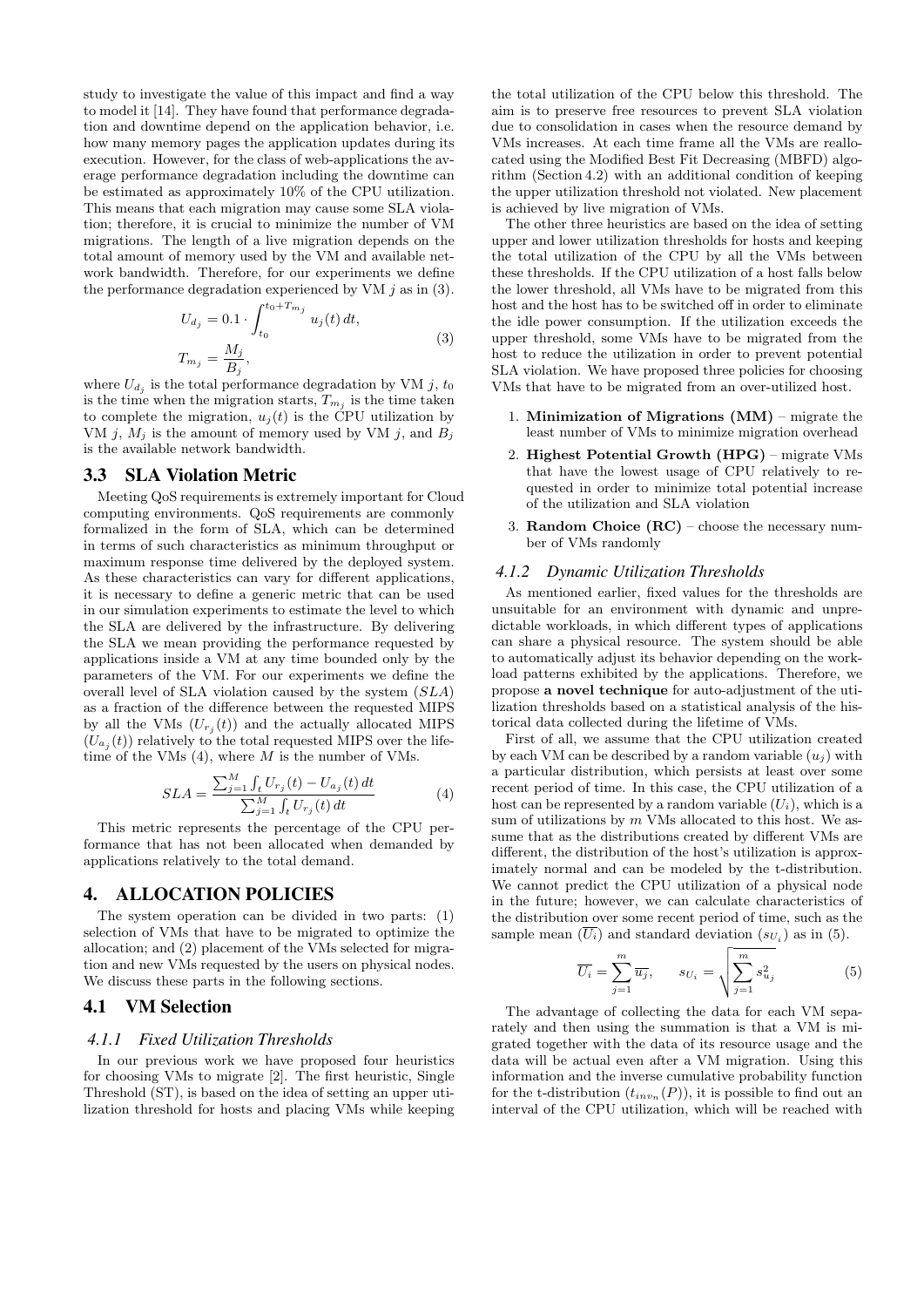a low probability (e.g. 5%). We can set the upper utilization threshold  $(T_{u_i})$  for each host i preserving this amount of spare CPU capacity defined by the lower  $(P_{ul})$  and upper  $(P_{uu})$  limits of the probability interval as shown in (6), where *n* is the number of data points collected, and  $n - 1$ represents the degrees of freedom for the t-distribution.

$$
T_{u_i} = 1 - ((t_{inv_{n-1}}(P_{uu}) \cdot sv_i + U_i) - (t_{inv_{n-1}}(P_{ul}) \cdot sv_i + \overline{U_i}))
$$
\n(6)

The lower threshold is calculated in a similar way; however, the difference is that a single value is obtained for all the hosts in the system. The idea is to determine the hosts that have lower utilizations relatively to the average value across all the nodes. To tackle the case when all the hosts have low CPU utilizations, we introduce a limit  $(U_l)$ to cap the decrease of the lower utilization threshold. In our previous work [2] we have found the value  $U_l = 30\%$  to be effective for the lower threshold. We calculate the lower threshold  $(T_l)$  as shown in  $(7)$ .

$$
\overline{U} = \frac{1}{N} \sum_{i=1}^{N} \overline{U_i}, \qquad s_U = \frac{1}{N} \sqrt{\sum_{i=1}^{N} (\overline{U_i} - \overline{U})^2},
$$
\n
$$
T_l = \begin{cases}\n\overline{U} - t_{inv_{n-1}}(P_l) \cdot s_U, & \text{if } < U_l, \\
U_l, & \text{otherwise.} \n\end{cases}
$$
\n(7)

The reallocation algorithm using the dynamic thresholds (DT) is presented in Alg. 1. For the DT algorithm we apply the MM policy for VM selection, as in our previous work it has shown the superiority over the alternatives [2]. The complexity of the algorithm is proportional to the sum of the number of non over-utilized host plus the product of the number of over-utilized hosts and the number of VMs allocated to these over-utilized hosts.

Algorithm 1: Dynamic Thresholds (DT)

| $\mathbf{1}$   | <b>Input:</b> hostList, vmList <b>Output:</b> migrationList          |  |  |  |  |  |
|----------------|----------------------------------------------------------------------|--|--|--|--|--|
|                | 2 vmList.sortDecreasingUtilization()                                 |  |  |  |  |  |
|                | 3 foreach $\mathfrak h$ <i>in</i> host List do                       |  |  |  |  |  |
| 4              | $hUtil \leftarrow h.util()$                                          |  |  |  |  |  |
| 5              | $bestFitUtil \leftarrow MAX$                                         |  |  |  |  |  |
| 6              | while $hUti$ > h.upThresh() do                                       |  |  |  |  |  |
| $\overline{7}$ | foreach vm in vmList do                                              |  |  |  |  |  |
| 8              | if $vm.util() > hUtil - h.upThresh() then$                           |  |  |  |  |  |
| 9              | $t \leftarrow \text{vm.util()} - \text{hUtil} + \text{h.upThresh()}$ |  |  |  |  |  |
| 10             | if $t <$ bestFitUtil then                                            |  |  |  |  |  |
| 11             | bestFitUtil $\leftarrow$ t                                           |  |  |  |  |  |
| 12             | bestFitVm $\leftarrow$ vm                                            |  |  |  |  |  |
| 13             | else                                                                 |  |  |  |  |  |
| 14             | if best Fit Util $= MAX$ then                                        |  |  |  |  |  |
| 15             | bestFitVm $\leftarrow$ vm                                            |  |  |  |  |  |
| 16             | break                                                                |  |  |  |  |  |
| 17             | $hUtil \leftarrow hUtil - bestFitVm.util()$                          |  |  |  |  |  |
| 18             | migrationList.add(bestFitVm)                                         |  |  |  |  |  |
| 19             | $vmList$ .remove $(vm)$                                              |  |  |  |  |  |
| 20             | if $hUtil < 1$ owThresh() then                                       |  |  |  |  |  |
| 21             | migrationList.add(h.getVmList())                                     |  |  |  |  |  |
| 22             | vmList.remove(h.getVmList())                                         |  |  |  |  |  |
|                | 23 return migrationList                                              |  |  |  |  |  |
|                |                                                                      |  |  |  |  |  |

#### 4.2 VM Placement

The VM placement can be seen as a bin packing problem with variable bin sizes and prices, where bins represent the

physical nodes; items are the VMs that have to be allocated; bin sizes are the available CPU capacities of the nodes; and prices correspond to the power consumption by the nodes. As the bin packing problem is NP-hard, to solve it we apply a modification of the Best Fit Decreasing (BFD) algorithm that is shown to use no more than  $11/9 \cdot OPT + 1$  bins (where  $OPT$  is the number of bins provided by the optimal solution) [15]. In our modification (MBFD) we sort all the VMs in the decreasing order of current CPU utilizations and allocate each VM to a host that provides the least increase of the power consumption caused by the allocation. This allows the leveraging the nodes heterogeneity by choosing the most power-efficient ones first. The pseudo-code for the algorithm is presented in Alg. 2. The complexity of the algorithm is  $n \cdot m$ , where n is the number of nodes and m is the number of VMs that have to be allocated.

| <b>Algorithm 2:</b> Modified Best Fit Decreasing (MBFD) |  |  |  |  |  |  |  |
|---------------------------------------------------------|--|--|--|--|--|--|--|
|---------------------------------------------------------|--|--|--|--|--|--|--|

|                |                                      |                                  | 1 Input: hostList, vmList Output: allocation of VMs |  |  |
|----------------|--------------------------------------|----------------------------------|-----------------------------------------------------|--|--|
|                | 2 vmList.sortDecreasingUtilization() |                                  |                                                     |  |  |
|                |                                      |                                  | 3 foreach vm $in$ vm List do                        |  |  |
| 4              |                                      |                                  | $minPower \leftarrow MAX$                           |  |  |
| 5              |                                      | allocated Host $\leftarrow$ NULL |                                                     |  |  |
| 6              |                                      | foreach host in host list do     |                                                     |  |  |
| $\overline{7}$ |                                      |                                  | if host has enough resource for ym then             |  |  |
| 8              |                                      |                                  | power $\leftarrow$ estimatePower(host, vm)          |  |  |
| 9              |                                      | if power $\langle$ minPower then |                                                     |  |  |
| 10             |                                      |                                  | allocated Host $\leftarrow$ host                    |  |  |
| 11             |                                      |                                  | $minPower \leftarrow power$                         |  |  |
| 12             | if allocated Host $\neq$ $NULL$ then |                                  |                                                     |  |  |
| 13             | allocate vm to allocated Host        |                                  |                                                     |  |  |
|                | 14 return allocation                 |                                  |                                                     |  |  |
|                |                                      |                                  |                                                     |  |  |

#### 5. EVALUATION

As the target system is a generic Cloud computing environment, it is essential to evaluate it on a large-scale virtualized data center infrastructure. However, it is difficult to conduct large-scale experiments on a real infrastructure, especially when it is necessary to reproduce the experiment with the same conditions to compare different algorithms. Therefore, a simulation has been chosen as a way to evaluate the proposed algorithms.

The CloudSim toolkit 2.0 [5] has been chosen as a simulation platform, as it is a modern simulation framework aimed at Cloud computing environments. In contrast to alternative simulation toolkits (e.g. SimGrid, GangSim), it allows the modeling of virtualized environments, supporting on-demand resource provisioning, and their management. It has been extended in order to enable power-aware simulations and dynamic workloads, as the core framework does not provide these capabilities. The implemented extensions have been included in the 2.0 version of the CloudSim toolkit.

## 5.1 Workload Data

To make a simulation-based evaluation applicable, it is important to conduct experiments using workload traces from a real system. For our experiments we have used data provided as a part of the CoMon project, a monitoring infrastructure for PlanetLab (http://comon.cs.princeton.edu). We have used the data of the CPU utilization by more than a thousand servers located at more than 500 places around the world. The data have been collected each five minutes during the period from the  $10^{th}$  to  $19^{th}$  of May 2010. Ad-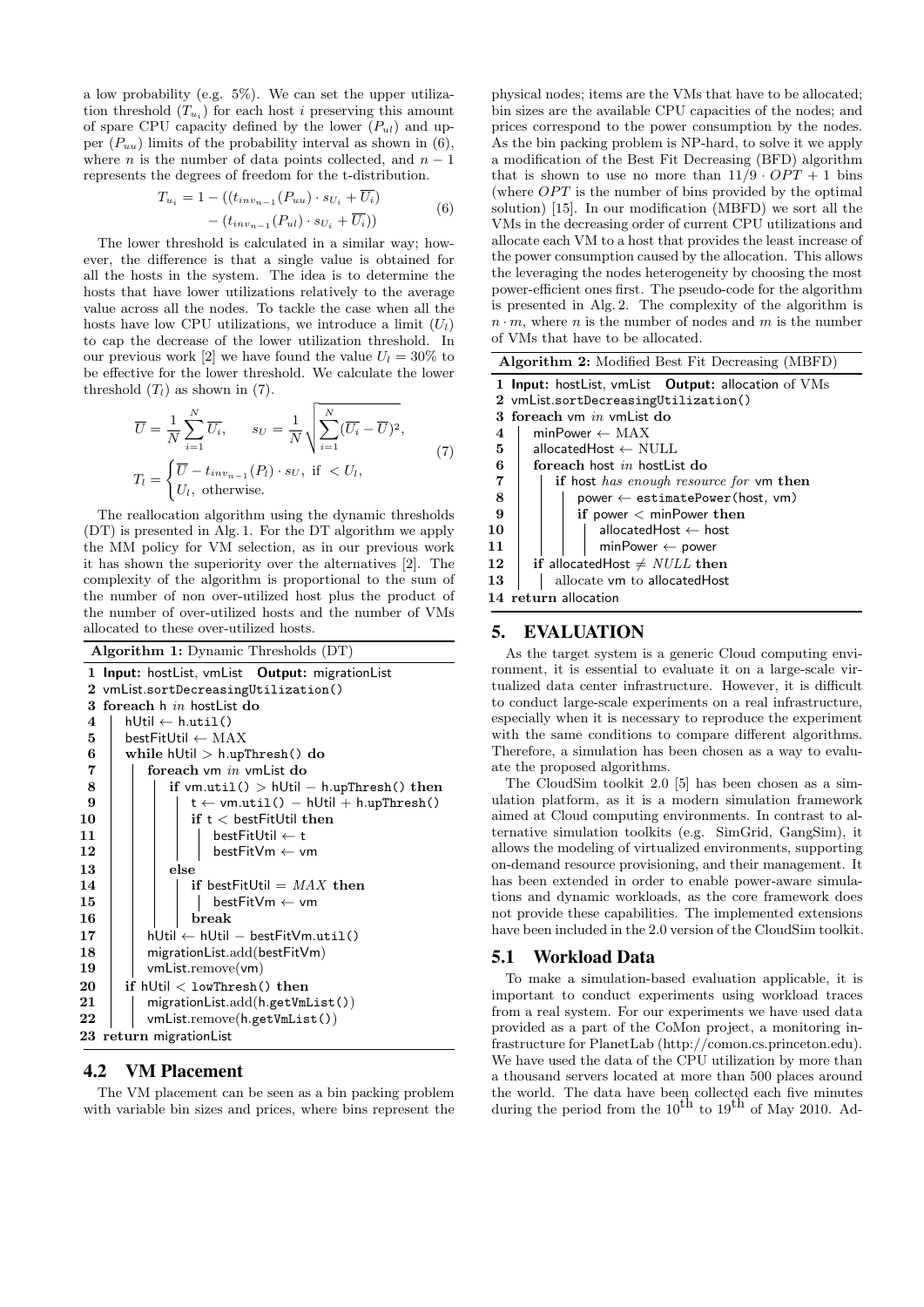Table 1: DT-99-98-99.9 against DT-90-90-95

| Parameters Energy |                  | SLA viol. | VM migr. |
|-------------------|------------------|-----------|----------|
| 99-98-99.9        | 1204 kWh         | $0.96\%$  | 20577    |
| $90 - 90 - 95$    | $1154$ kWh       | 1.47\%    | 37758    |
| Difference        | $50 \text{ kWh}$ | -0.51%    | $-17180$ |

ditional values for each second have been generated using linear interpolation. The data confirm the statement made in the beginning: the average CPU utilization is below 50%. The mean CPU utilization is 36.44% with 95% Confidence Interval (CI): (36.40%, 36.47%).

One of the requirements to the system is the independence of the workload type, which means that the system should operate effectively under different and mixed workloads. Therefore, we have split the data into 10 categories by the mean value of the CPU utilization each containing single-day workload data for 500 randomly chosen servers.

#### 5.2 Experimental Results

We have simulated a data center that comprises 1500 heterogeneous physical nodes. Each node is modeled to have one CPU core with performance equivalent to 2000, 2500, 3000 or 3500 Million Instructions Per Second (MIPS), 16 GB of RAM, 10 GB/s network bandwidth and 1 TB of storage. Power consumption by the hosts is defined by the model described in Section 3.1. According to this model, a host consumes from 175 W with 0% CPU utilization up to 250 W with 100% CPU utilization. Each VM requires one CPU core with maximum of 1000, 2000, 2500 or 3250 MIPS, 1 GB of RAM, 100 Mb/s network bandwidth and 1 GB of storage. However, during the lifetime VMs may use less resources creating the opportunity for dynamic consolidation. The CPU MIPS ratings are equivalent to Amazon EC2 instance types. The users submit requests for provisioning of 500 heterogeneous VMs. Each VM is randomly assigned a workload trace from one of the servers from the workload data described in Section 5.1. Initially, VMs are allocated according to their parameters assuming 100% utilization.

The simulations have been run on 10 hours of each workload category to determine the algorithm that delivers the best energy consumption, SLA violation and number of VM migrations over different workload types. The optimization algorithms have been run each minute of the simulation time. We have run the experiments varying three parameters of the dynamic thresholds:  $P_l$  – the probability for the lower threshold from 90% to 99%;  $P_{ul}$  – the lower bound of the probability interval for the upper threshold from 90% to 98%; and  $P_{uu}$  – the upper bound of the probability interval for the upper threshold from 95% to 99.9%.

First, we need to determine the best parameters for the DT algorithm and then compare it with the alternatives. The results for the energy consumption and SLA violation have not passed the normality test with the P-value  $< 0.01$ . Therefore, we have used the non-parametric Friedman test. For both the energy consumption and SLA violation the P $value < 0.001$ , meaning that there is a statistically significant difference between the results produced by the DT algorithm with different parameters. The distributions of the differences are approximately normal; therefore, we have used the paired T-test to compare parameters that provides the least energy consumption (DT-90-90-95) and the least SLA violation and number of VM migration (DT-99-98-99.9). The

Table 2: DT-99-98-99.9 against the other algorithms

| Algorithm     | Energy     | SLA viol. | VM migr. |
|---------------|------------|-----------|----------|
| DT-99-98-99.9 | $1204$ kWh | $0.96\%$  | 20,577   |
| $MM-20-60$    | $1218$ kWh | 3.15%     | 100,339  |
| MM-30-70      | $1158$ kWh | 3.73%     | 101,661  |
| MM-45-81      | $1046$ kWh | 5.88%     | 125,199  |
| $ST-50$       | 1180 kWh   | 3.60%     | 270,766  |
| $ST-60$       | 866 kWh    | 5.8%      | 319,991  |
| <b>DVFS</b>   | 1847 kWh   |           |          |
| <b>NPA</b>    | 8975 kWh   |           |          |

P-values for the energy consumption, SLA violation and VM migrations are 0.047, 0.005 and 0.001 respectively, which means that there is a statistically significant difference for all the characteristics. The detailed results are presented in Table 1. We have chosen DT-99-98-99.9 as it provides significantly lower SLA violation level and fewer VM migrations with the comparable with DT-90-90-95 energy consumption.

The energy consumption, SLA violation and migrations data for DT-99-98-99.9 and the other algorithms, including DVFS and the Non-Power Aware policy (NPA), meet the assumptions for the ANOVA test: normal distribution of the standardized residuals and equal variances. The P-values for all three comparisons using the two-way ANOVA test are < 0.001, which means that there is a statistically significant difference between the results produced by the algorithms. The results are presented in Table 2 and Fig. 3 (a, c, e).

According to the results, DT-99-98-99.9 provides a similar level of the energy consumption with substantially reduced SLA violation and VM migrations in comparison to other migration-aware algorithms, including the fixed threshold values introduced by VMware (45%, 81%). Over the 10 categories of the workload DT-99-98-99.9 ensures less than 1% of the SLA violation. We have also run the experiments using the daily data and mixed workloads. The results for all the migration-aware algorithms averaged over 10 days are presented in Fig. 3  $(b, d, f)$ . These results resemble the superiority of the DT-99-98-99.9 algorithm over the alternatives in terms of the SLA violation level and number VM migrations with approximately the same energy consumption.

# 6. CONCLUSION AND FUTURE WORK

To maximize their ROI Cloud providers have to apply energy-efficient resource management strategies, such as dynamic consolidation of VMs and switching idle servers off. However, such consolidation is not trivial, as it can result in violation of the SLA negotiated with customers. In this paper we have proposed a novel technique for the energyefficient threshold-based dynamic consolidation of VMs with auto-adjustment of the threshold values. We have evaluated the proposed algorithms through extensive simulations on a large-scale experimental setup using workload traces from more than a thousand PlanetLab nodes. The experimental results show that the proposed technique outperforms other migration-aware policies in terms of the level of SLA violation  $(< 1\%)$  and number of VM migrations, while providing a similar level of energy consumption. Moreover, the behavior of the proposed DT algorithm can be adjusted by changing its parameters: SLA can be relaxed leading to further reduction in energy consumption.

For the future work, we propose to investigate the focusing on multi-core CPU architectures, as well as consideration of multiple system resources, such as memory and network